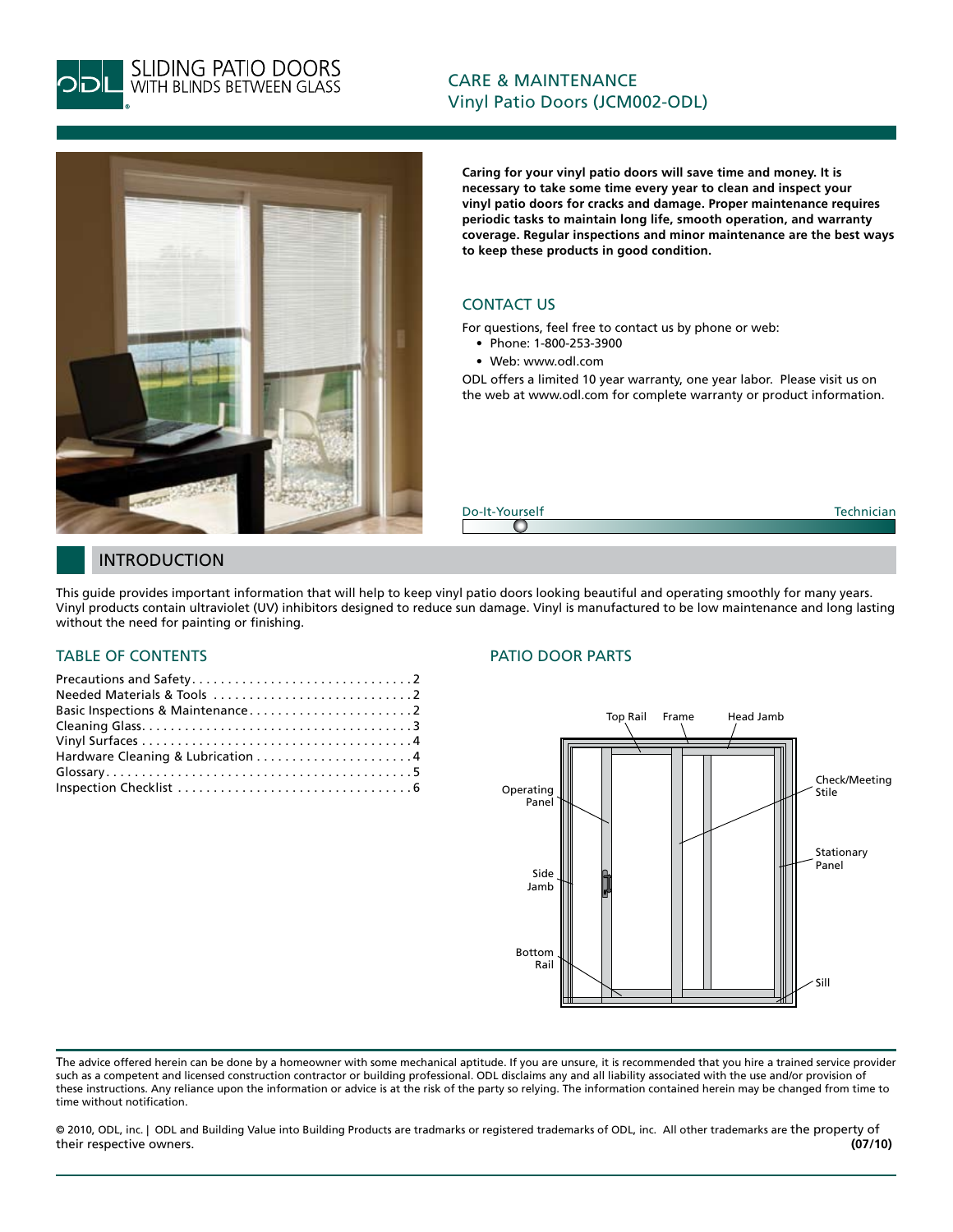

# PRECAUTIONS, SAFETY & CLEANING RECOMMENDATIONS

### PRECAUTIONS & SAFETY

- Never mix cleaners and solvents. This may be dangerous as well as ineffective.
- Use help when working with a large patio door panel to avoid injury.
- Use proper/safe equipment and precautions when cleaning and servicing the exterior side of patio doors above ground level.
- If using commercial cleaning or finishing products or solvents, carefully read and follow safety instructions, warnings, cautions and disposal instructions on manufacturer's labels. Wear appropriate safety gear (e.g. clothing, goggles, gloves) and provide plenty of ventilation.
- Immediately clean spills.
- Most solvents are flammable and/or toxic and must be handled with extreme care. Do not use near open flame, sparks, or electrical motors.

#### RECOMMENDATIONS

- Do not power-wash patio doors or use a garden hose; this can cause seal failure and allow water to enter the structure.
- Avoid using metal tools, razor blades, or other sharp objects and abrasive cleaners. They can damage surfaces, scratch glass and remove exterior glass coatings.
- Aggressive cleaners or solvents can damage vinyl surfaces and may cause yellowing. Immediately rinse and dry.
- Do not allow cleaners to puddle or collect at glass edges near glazing materials.
- Avoid cleaning in direct sunlight or in temperatures too hot or too cold.
- Avoid excessive rubbing and over-cleaning.
- Do not scour.
- Clean and rinse one area at a time.
- Clean twice a year (monthly in coastal areas) or when dirty.
- After-market tints and films are not recommended, as they may cause damage to the glass and/or sealant.

# NEEDED MATERIALS & TOOLS

- Baby shampoo or mild soap and water or vinegar and water
- Several clean, soft, non-abrasive, absorbent Chamois or lintfree dry cloths
- Soft bristle brush
- Spray bottle
- Vacuum cleaner
- **Sponge**

# BASIC INSPECTIONS & MAINTENANCE

### **WEATHERSTRIP**

Inspecting and maintaining weatherstrip can help avoid costly structural damage from water leakage and energy loss due to air and/or water infiltration. Replace weatherstrip that is missing, torn, cracked, brittle, discolored, gummy, or that has no "bounce back" when pressed down. Call us for replacement instructions.

#### **Precautions**

- We recommend denatured alcohol for non water-soluble cleaning. Lacquer thinner may be used in small amounts, but only as directed. Thoroughly rinse any vinyl surfaces that come into contact with lacquer thinner. Other solvents such as mineral spirits or petroleum-based products may damage or dissolve weatherstrip.
- When using alcohol, always test small area first to avoid product damage.
- Do not use anything sharp near weatherstrip.

## Light Cleaning

- 1. Clean with damp cloth or mild soap and water.
- 2. Rinse and dry thoroughly.
- 3. Repeat if necessary.
- Appropriate solvent (for hardware only)
- Commercial glass cleaning products or solvents (for stubborn stains)
- Plastic putty knife (for paint or label removal)
- Plastic wrap (for label removal)
- Spray silicone

#### Non Water-Soluble Cleaning

Clean with denatured alcohol on soft cloth. If denatured alcohol doesn't work:

- 1. Clean with small amount lacquer thinner on soft cloth.
- 2. Repeat if necessary.
- 3. Clean with mild soap and water, then rinse. If unsuccessful, consider replacing weatherstrip.

#### Repair

If weatherstrip is loose or falling out of the kerf:

- 1. Carefully remove weatherstrip.
- 2. Apply thin bead of silicone sealant into kerf.
- 3. Reinstall weatherstrip.
- 4. Hold in place with tape for 24 hours.
- 5. Carefully remove tape.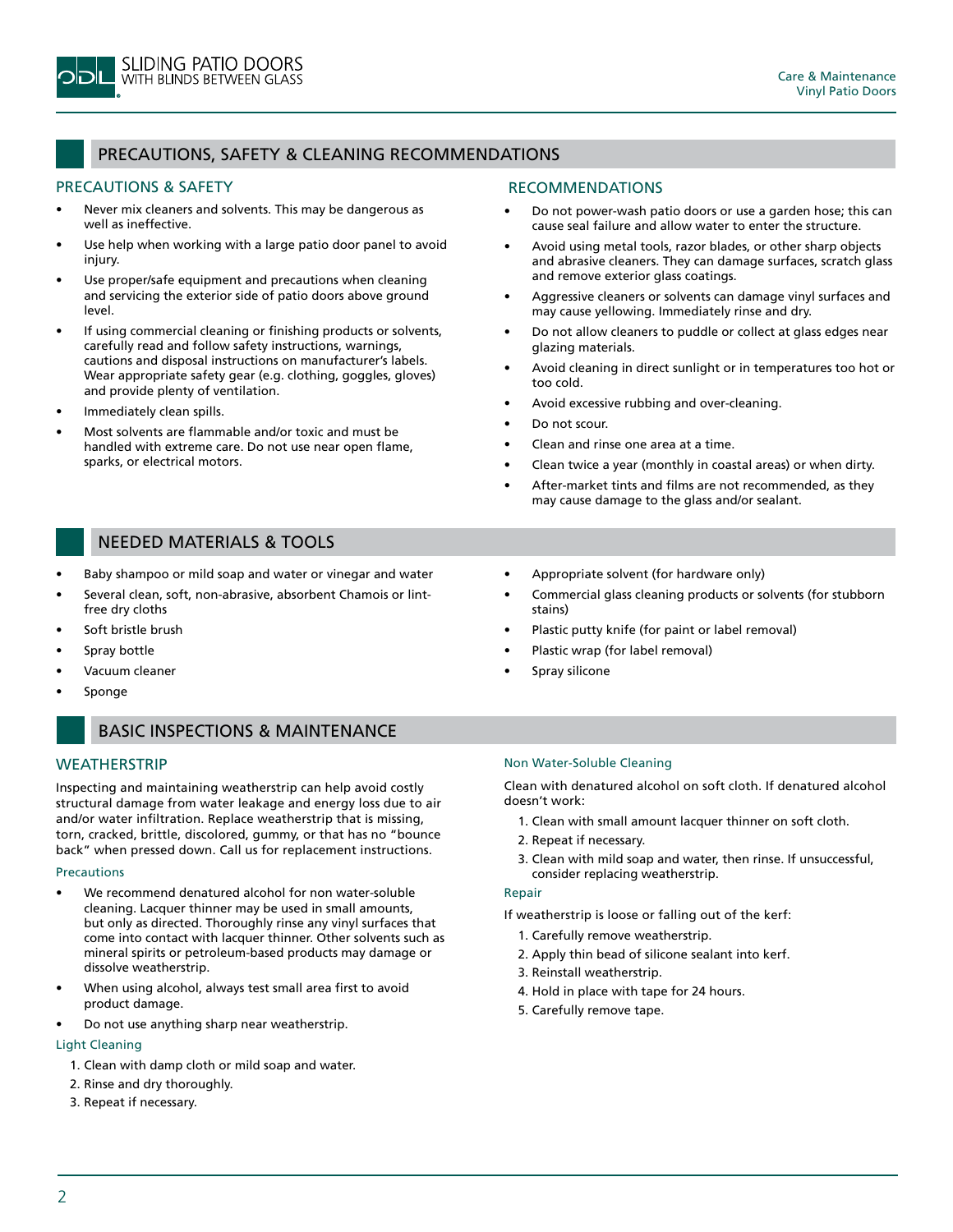

# BASIC INSPECTIONS & MAINTENANCE – CONTINUED

#### PANEL INSPECTION

Inspect patio door panel annually (monthly for coastal areas).

- Inspect stiles and rails for damage (cracks or splits in vinyl surfaces).
- Check glass for cracks. If cracked, call your local glass supplier for replacement.
- For insulating glass units, look for moisture or fogging between glass panes (most likely to occur on cold mornings). This may be an indication of seal failure. Call us for recommendations.

#### GUTTERS & OVERHANGS

Gutters and overhangs protect patio doors from excess water exposure. Clear at least once per year.

#### WEEP SYSTEM

Vinyl patio doors are not subject to moisture damage; however, damage could develop in the structure around the unit if water does not drain properly from the sill area to the exterior. Interior weep holes are usually a rectangular or round hole cut in the vinyl in the bottom of the sill track or in the face of a vertical member of the sill near the bottom. Exterior weep holes are usually a round or rectangular hole cut in the exterior face of the vinyl sill. These may have a small flap or baffle covering the hole.

Weep holes may be covered by a sill insert or roller track. Access to these weep holes may require removal of the panel and then removal of the snapped in sill insert or roller track.

## CLEANING GLASS SURFACES

## GENERAL CLEANING

Prepare cleaning solution (1 tsp baby shampoo to one gallon of water or 1-1/2 cups vinegar to one gallon of water).

- 1. Rinse surface with clean water from top to bottom.
- 2. Clean with mild soap and water and sponge or soft brush with uniform pressure horizontally, then vertically.

**Note! Quickly rinse and dry any run-down. Don't allow cleaning solutions to collect or puddle on vinyl surfaces, crevices, etc.**

- 3. Promptly rinse thoroughly with clean water (sponging while rinsing may be helpful; do not allow cleaning solution to dry on the glass or vinyl surface).
- 4. Wipe dry with lint-free, dry cloth.
- 5. If necessary, repeat steps above until clean.
- 6. Dry window frame and sill with separate cloth.

#### PAINT REMOVAL

- 1. Soak dried latex paint drips with warm water and baby shampoo solution.
- 2. Wipe with damp cloth or sponge.
- If needed,
- 3. Scrape gently with plastic putty knife. Repeat soak and scrape.
- 4. Repeat if necessary.

**Note! For oil-based paint drips, consult local paint professional.**

- 1. Regularly clean sill track with vacuum or wipe thoroughly with damp cloth. Thoroughly remove any blockage in the corners and from the exterior weep holes caused by caulking, masonry or stucco products or a piece of trim.
- 2. Pour small amount of water (1 cup) into interior sill track. If water does not drain quickly from the sill through the weep system, insert a thin wire into weep hole to clear the blockage. When clearing exterior weep holes, the passages



through the inside of the frame may be slightly offset to the left or right. Do not insert the wire farther than necessary because the insulating glass unit may be damaged. Call us if unsure. Repeat until water runs clear to the exterior. If not successful, call a service technician.

# LABEL REMOVAL

Slowly peel from one corner. If label tears or sticks, moisten with soapy water and gently scrape with plastic putty knife. Stubborn labels can be soaked with soapy water and covered overnight with plastic wrap. Gently remove with plastic putty knife.

### STUBBORN STAIN REMOVAL

For stubborn stains, commercial glass cleaning products may be necessary.

- Apply small amount directly to the stain. Avoid spilling or dripping down the glass.
- Some persistent stains may need higher strength cleaning solutions that contain active ingredient chemicals such as toluene, xylene, mineral spirits or naphtha. Special care must be taken when using these types of cleaners. Avoid getting onto vinyl surfaces.
- For oil and grease, try baking soda and water or washing soda and water.
- Rinse thoroughly with clean water and dry.

#### MORE INFORMATION ON GLASS CLEANING

• The Glass Association of North America (GANA): www.glasswebsite.com

**Note on Websites! Website content is subject to change and should be used for informational purposes only. ODL is not responsible for third-party information.**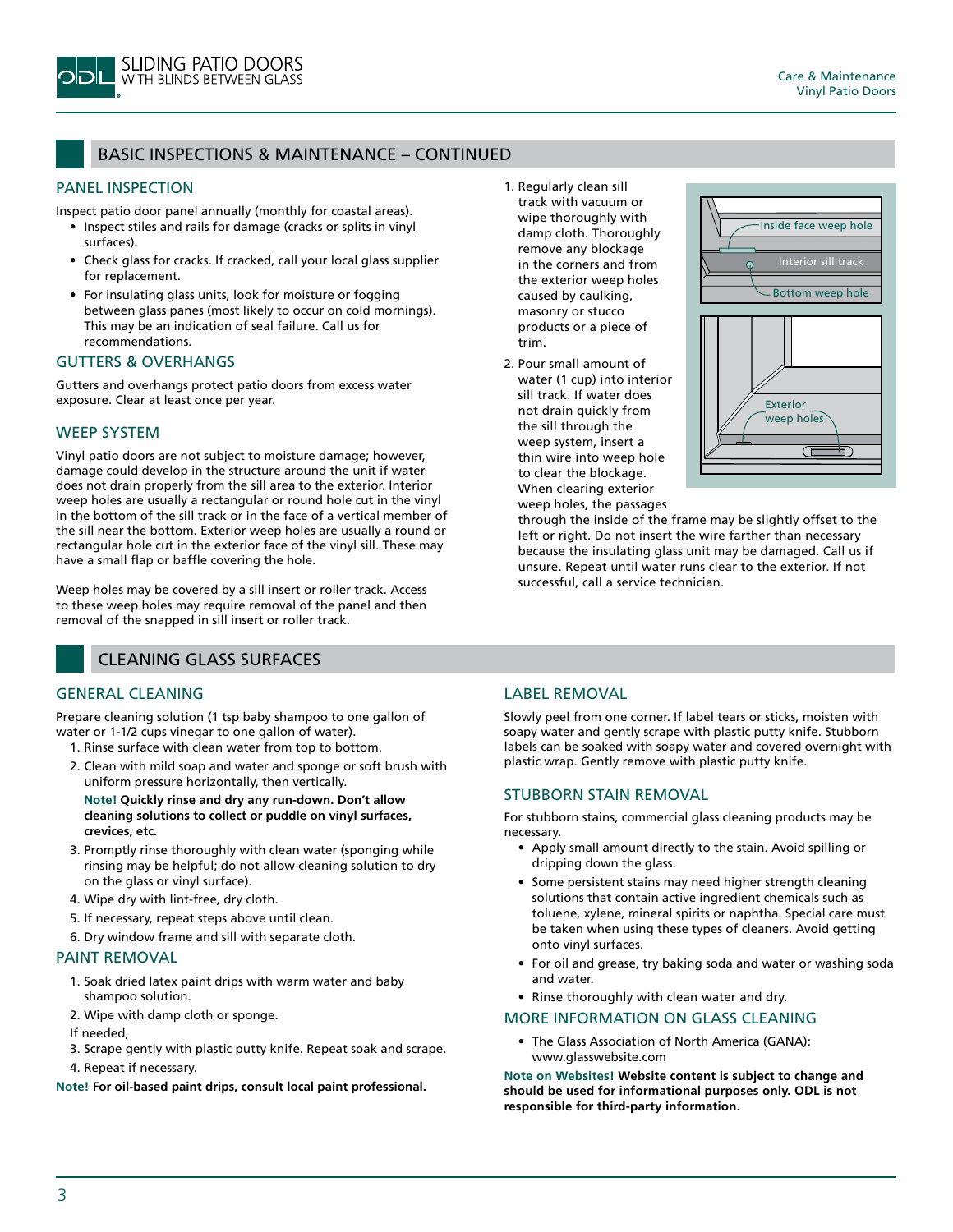

# CLEANING VINYL SURFACES

Prepare cleaning solution (1 tsp baby shampoo to one gallon of water or 1 1/2 cups vinegar to one gallon of water).

- 1. Rinse surface with clean water from top to bottom.
- 2. Clean with mild soap and water and sponge or soft brush with uniform pressure horizontally, then vertically.

**Note! Quickly rinse and dry any run-down. Don't allow cleaning solutions to collect or puddle on vinyl surfaces, crevices, etc.**

- 3. Promptly rinse thoroughly with clean water (sponging while rinsing may be helpful; do not allow cleaning solution to dry on the glass or vinyl surface).
- 4.Wipe dry with lint-free, dry cloth.
- 5. If necessary, repeat steps above until clean.

## HARDWARE CLEANING & LUBRICATION

Cleaning and lubrication help to maintain and restore smooth operation to movable parts of patio doors and, in most cases, offer corrosion protection. Always thoroughly clean hardware before lubricating.

Maintain hardware any time doors are not opening or closing properly or at least biannually (monthly for coastal areas) for the following:

- Clean dirt/debris
- Tighten loose screws
- Replace damaged hardware

#### PRECAUTIONS

The following substances may damage protective hardware finishes. Do not use:

- Vinegar-based cleaners
- Citrus-based cleaners (lemon, etc.)
- Paint removers
- Window cleaners
- Brick/siding washes
- Any other industrial or abrasive cleaners

### HARDWARE CLEANING

#### General Cleaning

- 1. Remove hardware for easier cleaning.
- 2. Use mild soap and water on a soft cloth or sponge; rinse and wipe dry.

**Note! For stubborn dirt, use a soft bristle brush to gently scrub.**

- 3. Apply several coats of high quality, non-abrasive car wax.
- 4. Reinstall hardware.

Use caution with silicone-based sprays. Apply only in small amounts and do not overspray. Wipe off excess lubricant to avoid staining and/or damage to other patio door parts. Silicone may cause some hard plastic parts to become brittle.

#### HARDWARE TYPES

**Metal hardware** offers functionality, aesthetic appeal and resistance to corrosion but is not totally corrosion proof. Replace corroded hardware.

**Plastic hardware** offers high resistance to the elements; however, over time, can deteriorate from ultraviolet light, heat, cold, and chemical exposure.

# Heavy Cleaning

Solvents, abrasives, and other cleaners could cause damage to protective coatings on hardware. If the general cleaning procedure is not sufficient, call us for recommendations.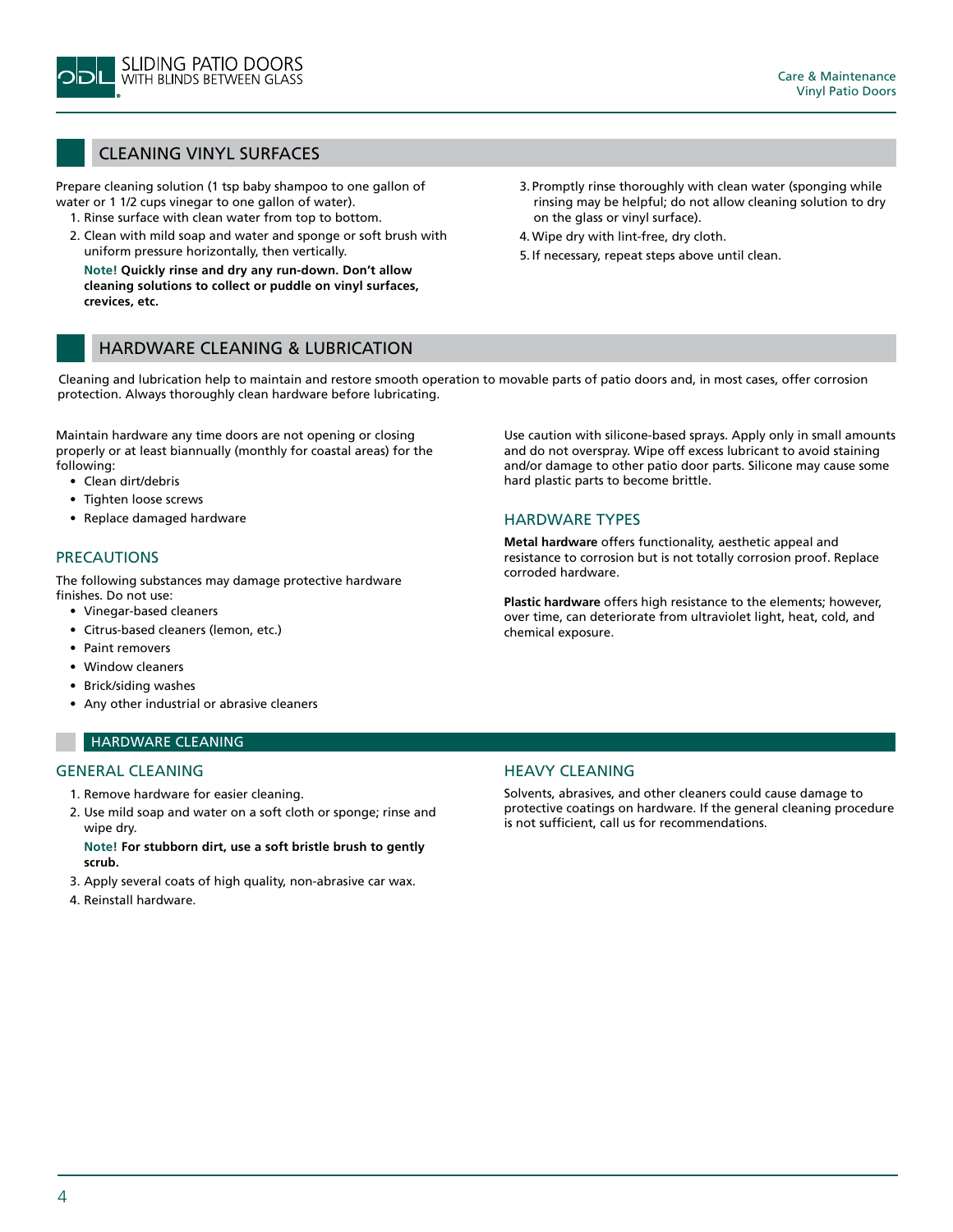

# HARDWARE LUBRICATION

#### Different hardware parts need different types of lubricants.

Suggested Lubricant Types

#### **White or Lithium Grease:**

Protects metal surfaces against corrosion, reduces friction and wear on moving parts, and is an excellent multi-purpose lubricant.

## **Light Oil (such as 3-in-One® ):**

Use for sliding or rotating joints.

#### **Spray Silicone:**

Use for slider tracks, jamb liners, and weatherstrip. **Note!** Do not spray directly onto hardware surfaces. Spray onto clean cloth to apply.

#### HARDWARE LUBRICATION – CONTINUED

#### Patio Door Rollers & Multi-Point Locks

**Removing patio door panels can be dangerous and should be performed by service personnel or at least with additional help.**

- 1. Remove door panel.
- 2. Tip door panel for access to rollers on the bottom.
- 3. Lubricate rollers where the shaft goes through the middle of the wheels with light oil.
- 4. Lightly oil multi-point lock at each latch point.
- 5. Spray keyway lock with graphite lubricant.

#### Plastic Hardware

Most hard plastic hardware parts require periodic cleaning for smooth operation and do not require lubrication.

#### Slider Tracks

Slider tracks can become dirty and difficult to operate. Clean and lubricate as follows:

- 1. Vacuum track or wipe with a soft cloth.
- 2. Apply spray silicone to dry, soft cloth. Wipe onto track, and/or weatherstrip. Do not apply silicone to pile (fuzzy) weatherstrip.



# GLOSSARY

#### Frame

The assembly of structural members used to fasten the patio door to the structure.

Insulated Glass Unit

A sealed assembly of two or more panes of glass separated by a spacer.

Kerf

A groove that often holds weatherstrip.

Patio Door Panel

An assembly comprised of stiles (vertical pieces), rails (horizontal pieces) and the patio door's glass.

Rail

The horizontal piece of a panel. Seal Failure

The airtight seal between two panes of an insulating glass unit has broken and is usually discovered when excess moisture fogs the inside of the glass panes.

#### Side Jamb

The vertical frame member on the patio door.

Sill Track The track on the sill of a patio door that guides the panel as it opens and closes.

Stile The vertical piece of a panel.

Weatherstrip

A strip of material that covers the joint between two separate parts of a patio door and is used to prevent rain, snow and cold air from entering.